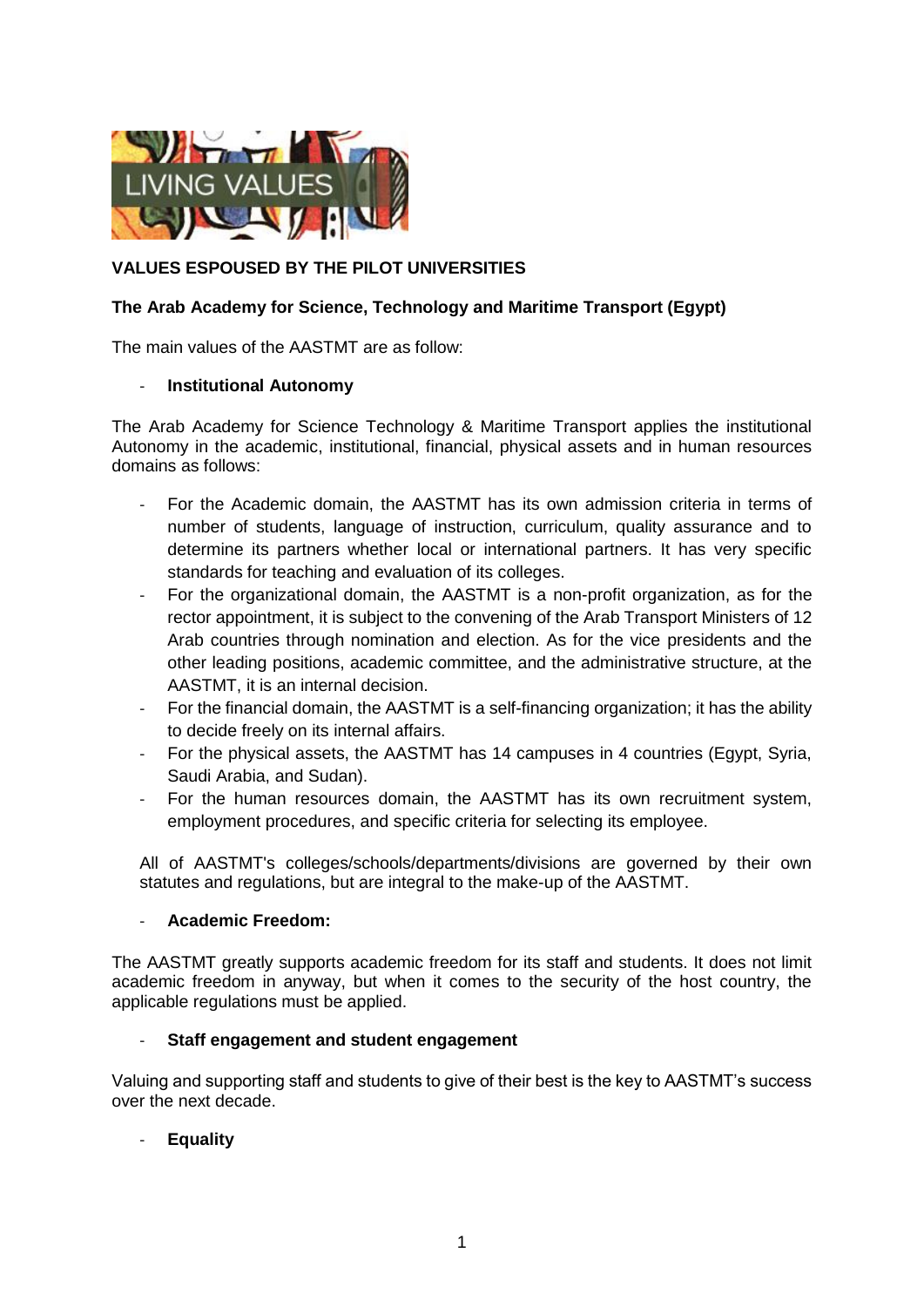AASTMT offers the same education to all students. All students should have the resources necessary for a high-quality education.

AASTMT has developed an Equality Strategic Plan that focuses on supporting staff and students to succeed in their work and studies, disability, ethnicity, and faith.

## - **Equity**

AASTMT assures that all employee and students will have an equal chance. For instance, the AASTMT helps students who come from less to get more in order to catch up with others. For instance, the office hours for students with questions they may have regarding course materials, and for getting better acquaint between lecturer and students. Another example is the tuition fees in Aswan are almost half the tuition fees in the other campuses. To sum things up we try to close the achievement gap between AASTMT students.

To sum things up we try to close the achievement gap between AASTMT students.

### - **Academic Honesty and Integrity**

AASTMT's responsibility is to provide an educational process that informs both staff and students of their rights and responsibilities regarding such important matters as cheating, plagiarism, and professional ethics.

#### - **Accountability**

Legality, Efficiency, Quality Assurance, and Effectiveness.

The openness and transparency are the normal operating procedure for the AASTMT; it applies the principle of openness and transparency to all contractual and business relationships that are entered by the AASTMT or any of its colleges, departments or centres.

#### - **Social Responsibility**

The AASTMT has always been keen on playing a vital role in the area of Social Responsibility through a variety of academic and non-academic activities with the aim of affecting positive development in the social, economic and environmental areas not only in the region and the Arab World but that also bears fruit on the whole world.

The AASTMT has developed the Community Service and Continuing Education; it is an integral part of the AASTMT.

The AASTMT is keen to provide the necessary assistance to students with special needs and disability, especially students with vision impairment; therefore, the Academy has been part of two projects SWING (Ended), and PACES.

SWING stands for Sustainable ways to increase higher education students' equal access to learning environments. The main aim of SWING project was to offer disabled students equal access to university education and future career opportunities by using accessible, assistive technology.

PACES stands for Progression of Accessibility Centers in higher Education for Students with disabilities in North Africa. The overall aim of the PACES project is to progress and set up a program of initiatives in universities in Egypt and Morocco to support the modernization of higher education by developing Accessibility Centers (static, mobile and virtual) that will enable students with disabilities (SwD) to access assistive technology and support services.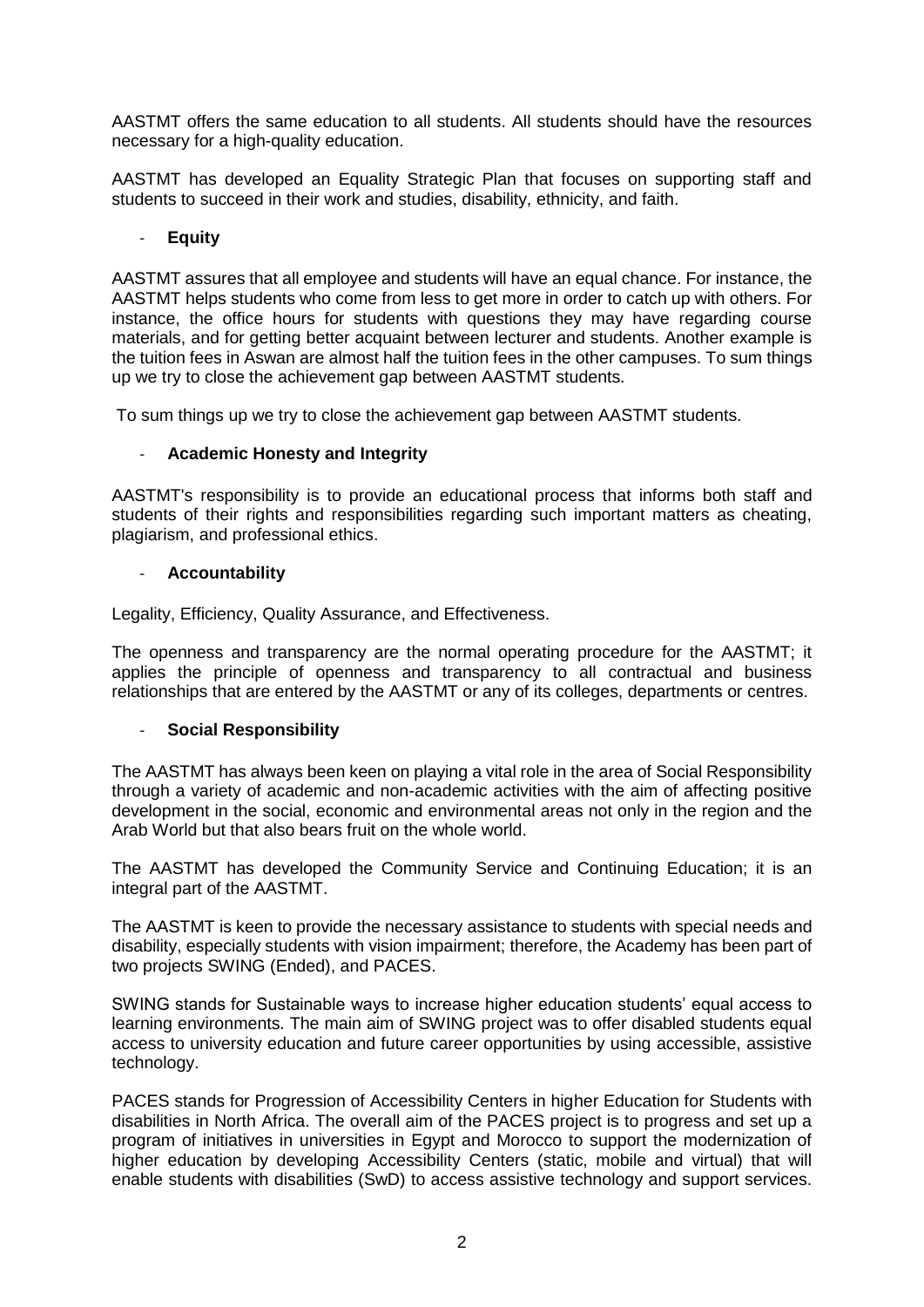Through these centers SwD and the Employer/HEI network SwD will be able to gain employability and transition skills in order to move forward into employment.

## **The University of Bologna (Italy)**

## **The Academic values in our institution: first considerations**

Our first considerations on the originally signed Magna Charta Universitatum lead us to the conclusion that a new version open to a changing world. should be released to reflect a global perspective.

Between 2016 and 2017, UNIBO started a preliminary internal discussion about the of the actual role of academic values and the external structural contexts that may shape them. UNIBO agreed that the revised version of the Magna Charta should not only reflect the leadership perspective instead it should reflect the whole academic community perspective. Furthermore, values should not be only declared but they should be practised. Furthermore, it should include the concept of embracing plural diversities, responsibility toward society, the concept of university citizenship.

Taking the chance of the Living values project, an internal discussion on our own identity values was also undertaken to identify the most important ones that guide our strategies and make us a community

### **The University Politehnica of Bucharest (Romania)**

The University **values** reflect a commitment to:

- (1) **Academic autonomy** that entitles the community to self-governance, to scheduling resources and programmes according to its self–assumed mission and in compliance with the laws in force.
- (2) **Academic freedom**, entitling members of the academic community to freely pursue their professional development and the tasks undertaken, without manipulation, censorship and persecutions, in compliance with the laws in force, the scientific standards undertaken by the university and personal responsibility.
- (3) **Professionalism**, by encouraging and supporting performance.
- (4) **Professional honesty** that impels community members to promote scientific truth and fairness in all their work activities.
- (5) **Personal responsibility** in all professional and social activities undertaken.
- (6) **Promoting tolerance**, respect, truth and openness in inner and outer community relations.
- (7) **Equal access opportunities** to programmes and activities promoted by the university.

## **The University of Campinas (UNICAMP) (Brazil)**

Since its inception, Unicamp relies on several premises and values. One of the main ones is the **university autonomy**, aiming to guarantee that the production and diffusion of knowledge and the formation of people may happen freely, in spite of any political, economic and ideological pressure. In addition, it must seek the **integration of the three main**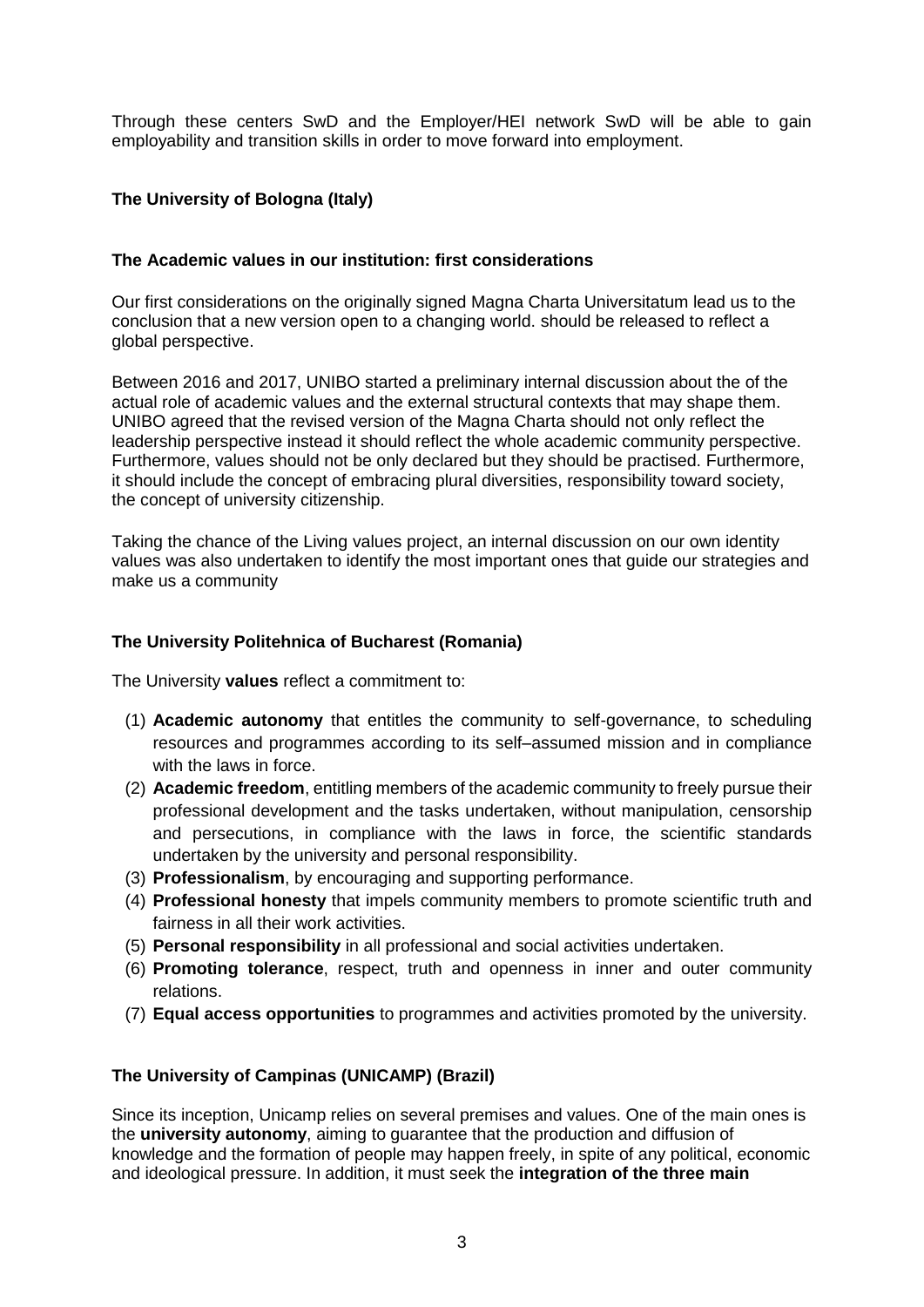**academic activities: preparation of highly qualified human resources, advancement of knowledge and the contribution to the society where it is inserted (teaching-researchextension tripod)**. Another premise is that the University must guarantee to the students the **exercise of citizenship and adequate conditions for personal development**. The institutional evaluation must give subsidies for the validation of these premises.

However, the existing processes do not directly answer how much the internal Unicamp community consider these values. Also, it is not clear how much of the demands and values of the ever-changing society are affecting Unicamp goals and policies. Can we say that the university autonomy we enjoy allows us to move forward in terms of our interaction with the Internal and External Community? Can we identify the scope of our contribution to society, beyond offering a large number of graduates and scientific publications?

Officially, we have processes that clearly define our mission, our principles and our values. Nevertheless, we cannot assess how many students, faculty members and staff are conscious of these elements when choosing Unicamp. The number of candidates who register for the Unicamp Entrance Examination – Vestibular –was over 80,000 for 3,340 posts in 2018 and grows every year. An important element contributing to this growth is said to be its openness to diversify the students accessing the university, through a bonus system, and reaching out to potential candidates from different origins. We certainly do not know if they seek its underlying values and opportunities, the prestige of the institution, its gratuity or a combination of all these.

Besides these intrinsic aspects, the international agenda on sustainable development goals, the recent sociopolitical national environment, and the growing focus on social accountability, specially taking in account the condition of Unicamp as a public, and free-fortuition charge state institution, demands a revision of the values underpinning its internal policies. The participatory process of revising if the defined values are live and practiced by all groups, at all levels (students, faculty members and staff), can bring to surface important debates and align expectations which may help reorient Unicamp directions and its mission on education, research, and extension to society. In this sense, the pilot project of Living Values by *Magna Charta Universitatum* provides a unique opportunity and comes in perfect timing to help advance this relevant discussion.

We need to align carefully the pilot project for restating our values, with Unicamp evaluation process and new cycle of strategic planning, in order to turn these values into practice through strategic institutional project directing our activities on education for undergraduate and graduate students, research, and extension to the society. The opportunity to bring the discussion of these values to the table can inspire and illuminate the actual demand on curriculum revision and educational practices, which must reflect the values agreed on. The unstable sociopolitical situation of Brazil, at this very moment, can affect and influence the project somehow, with some groups devaluing the relevance of the discussion, while the leading managers can see a special role for this pilot project at Unicamp at this very moment to help bring values, besides facts, to reorient the goals of the institution.

Our **Principles**, guided by our **Values**, which must be assimilated and drive our institutional policies and practice until now are:

- To act with agility, clarity, visibility, competence, flexibility and adaptation to any specificities or changes;
- To cultivate the interdisciplinary dialogue;
- To cultivate the humanistic values;
- To develop leadership skills;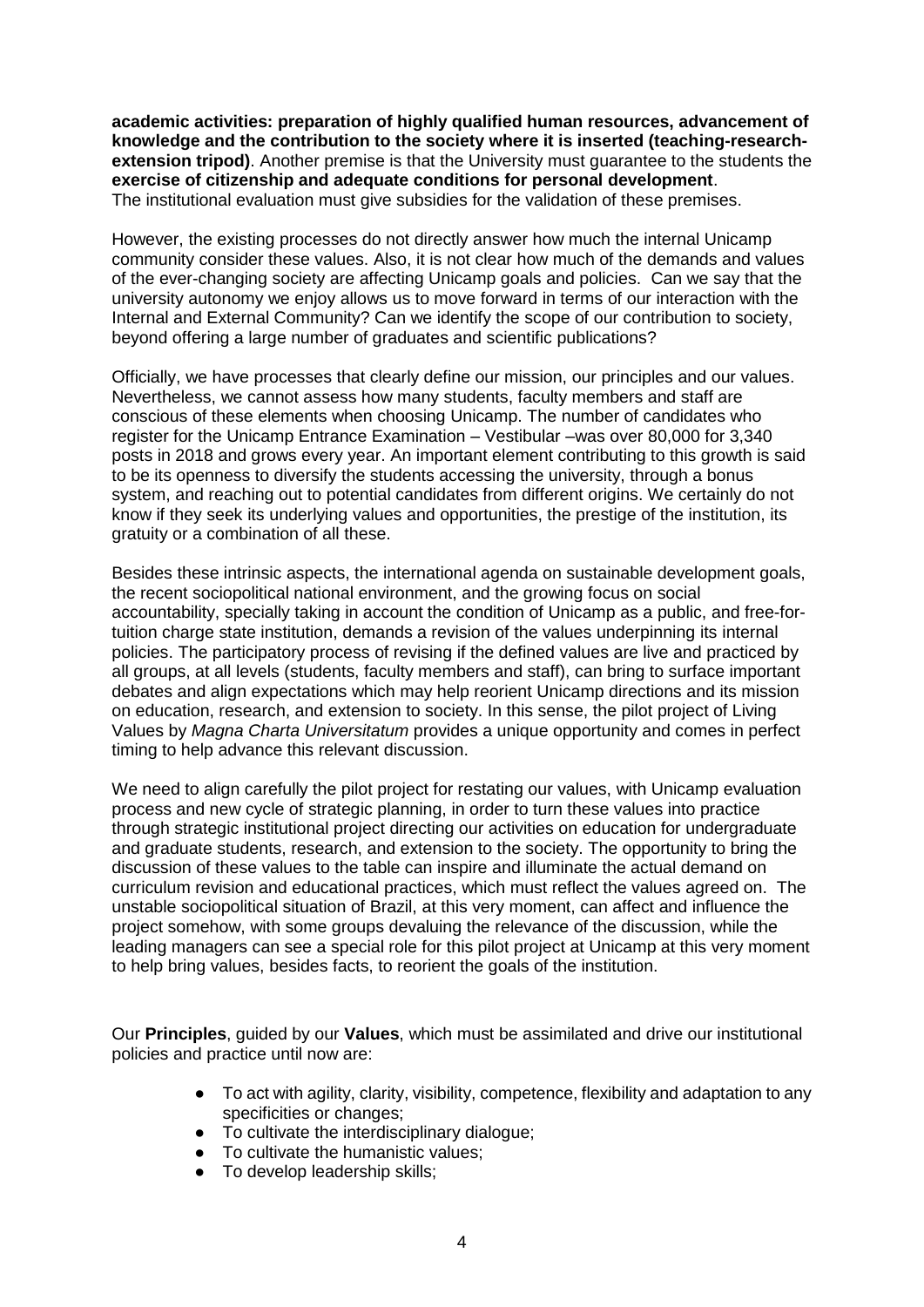- To stimulate a critical and reflective ability;
- To exercise and stimulate creativity and innovation capacity;
- To promote sustainability.

## **Glasgow Caledonian University (UK),**

Our core values of **Integrity**, **Creativity**, **Responsibility** and **Confidence** are shared by staff and students and they underpin what we do and how we do it. Our values are the foundations upon which we build collaborative relationships with like-minded partners to deliver our social mission for the common good.

### **The University of Mauritius,**

### **UoM: Institutional Values and their sub-elements**

The UoM strategic plan 2015-2020 is based on the University's core values and there are policies and processes in place to ensure that the University lives by its values. The Values with their operational sub-elements, together with examples of policies for each one, are provided hereunder:

### **Good Governance**

The UoM's policy of good governance is based on the principles of Accountability, Equality, Integrity, Ethics, Transparency, Respect, Sense of Belonging and Fairness at all levels.

The University submits an annual good governance report as part of its overall Corporate Governance Report which is subject to public scrutiny by the Public Accounts Committee, a subcommittee of Parliament.

#### **Intellectual Freedom**

Our staff enjoy freedom of thought and expression, and are empowered to nurture their creativity and invest in their personal development through the use of innovative technologies.

Our academic staff members regularly express their opinions freely in the press, radio and television in their fields of expertise. There is no record of staff suffering any kind of oppression for criticizing governmental policy.

#### **Leadership**

Our staff take the initiative in leading the UoM towards the successful fulfilment of its mission in the spirit of dignity and mutual respect.

The merit-based selection process for Deans, Pro-VCs, and VC ensures that they are empowered to take decisions based on their own judgmental ability and leadership.

### **Quality**

Our staff have customer care and customer service at heart and a strong desire for excellence which are to be achieved through professionalism, team-working and recognition for hard work.

Teaching and Research audits are carried out at the University. There are also Faculty Quality Assurance Committees which ensure that Quality prevails. Our system of foreign external examiners ensures that our degrees are of comparable standard to those of universities of international repute.

#### **Social Responsibility**

The University believes that its sustainability cannot be ensured without accomplishing its social responsibilities. Its services are accessible to all citizens of Mauritius as its staff put their expertise at the service of society.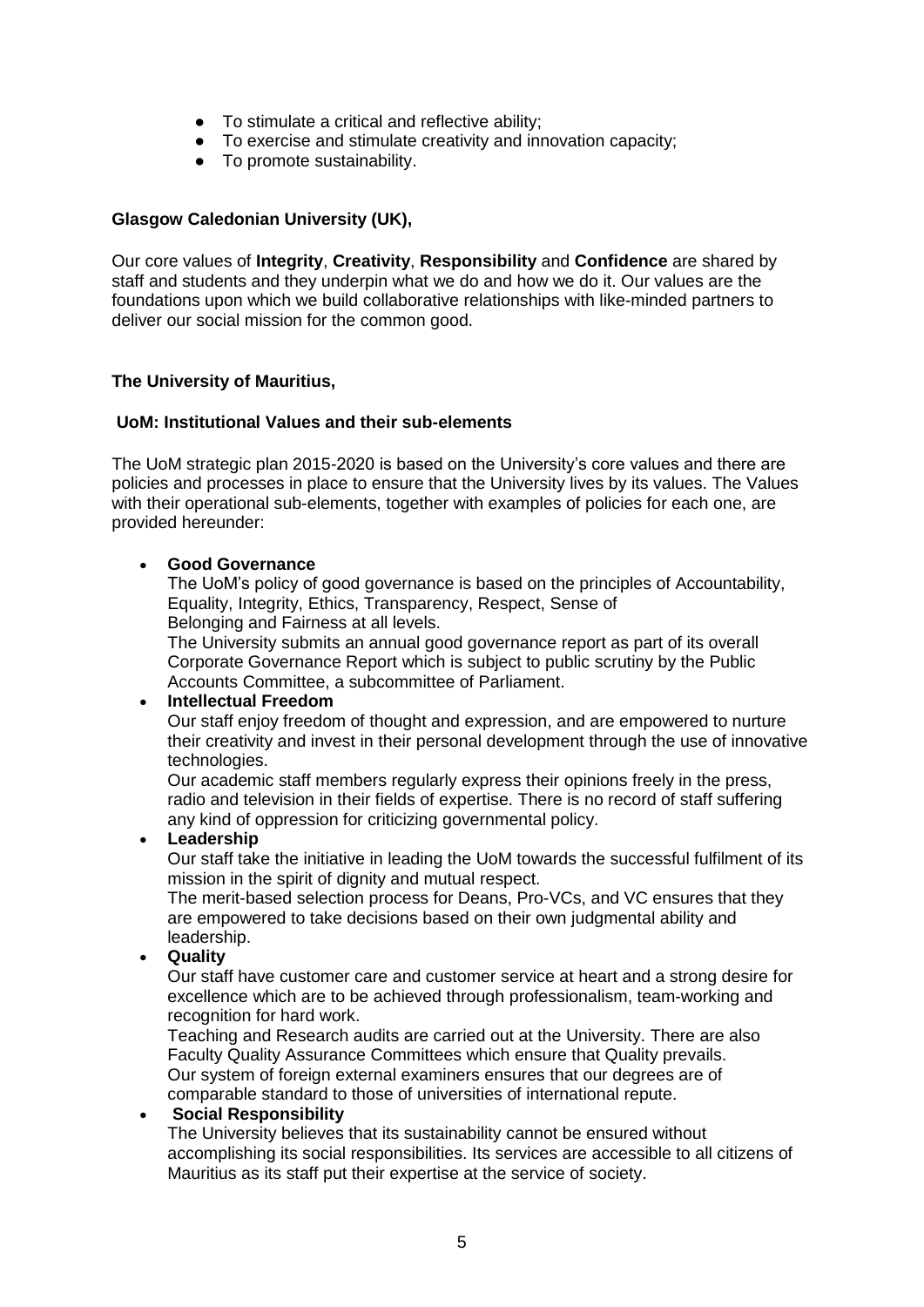The University does not charge tuition-fee for undergraduate degrees. This is done purposefully to ensure that poor socio-economic background will not be an obstacle to bright students from benefitting from a university-education. As part of its Corporate Social Responsibility, the University works in close collaboration with several Non-Governmental Organizations to help them in their activities. The University also helps the Public Sector in various ways ranging from contribution

in Road Safety to spearheading a Cancer Alliance that groups together all stakeholders in the fight against cancer.

In addition to the above core values as enunciated in its strategic plan, an examination of the UoM Act and Statutes show that they were based on the following guiding principles of its founding fathers:

(a) to ensure that academic staff have freedom within the law to question and test received wisdom and to put forward new ideas and controversial or unpopular opinions without placing themselves in jeopardy of losing their jobs or privileges;

(b) to enable the University to provide education, promote learning and engage in research efficiently and economically;

(c) to apply the principles of justice and fairness;

(d) to provide for an independent governing Council for the University.

## **The Peoples' Friendship University of Russia**

Multinationalism and international cooperation Contribution to the development of the international community Multidisciplinary approach in academic and research activities Equal opportunities Commitment to studies, research and public activities

## **Stockholm University (Sweden)**

**The institutional values of Stockholm University** (as defined 10 years ago in a process driven by the communications office):

#### **Openness**

Stockholm University is a generous and welcoming place. Close contact and an active exchange of experiences and knowledge with the world around us has characterised the university since its foundation. The university takes an active part in external relations on a broad front in society: in its education and research and through research communication, as a referral body, through investigations and participation in media as well as through national and international cooperation partners and networks.

### **Innovation**

Stockholm University is characterised by innovation. Stockholm University College was founded in 1878 with the ambition to renew the traditional universities in Sweden, and it recruited inter alia Sweden's first female professor. Stockholm University contributes to the development of society and to an individual's progress of knowledge through education and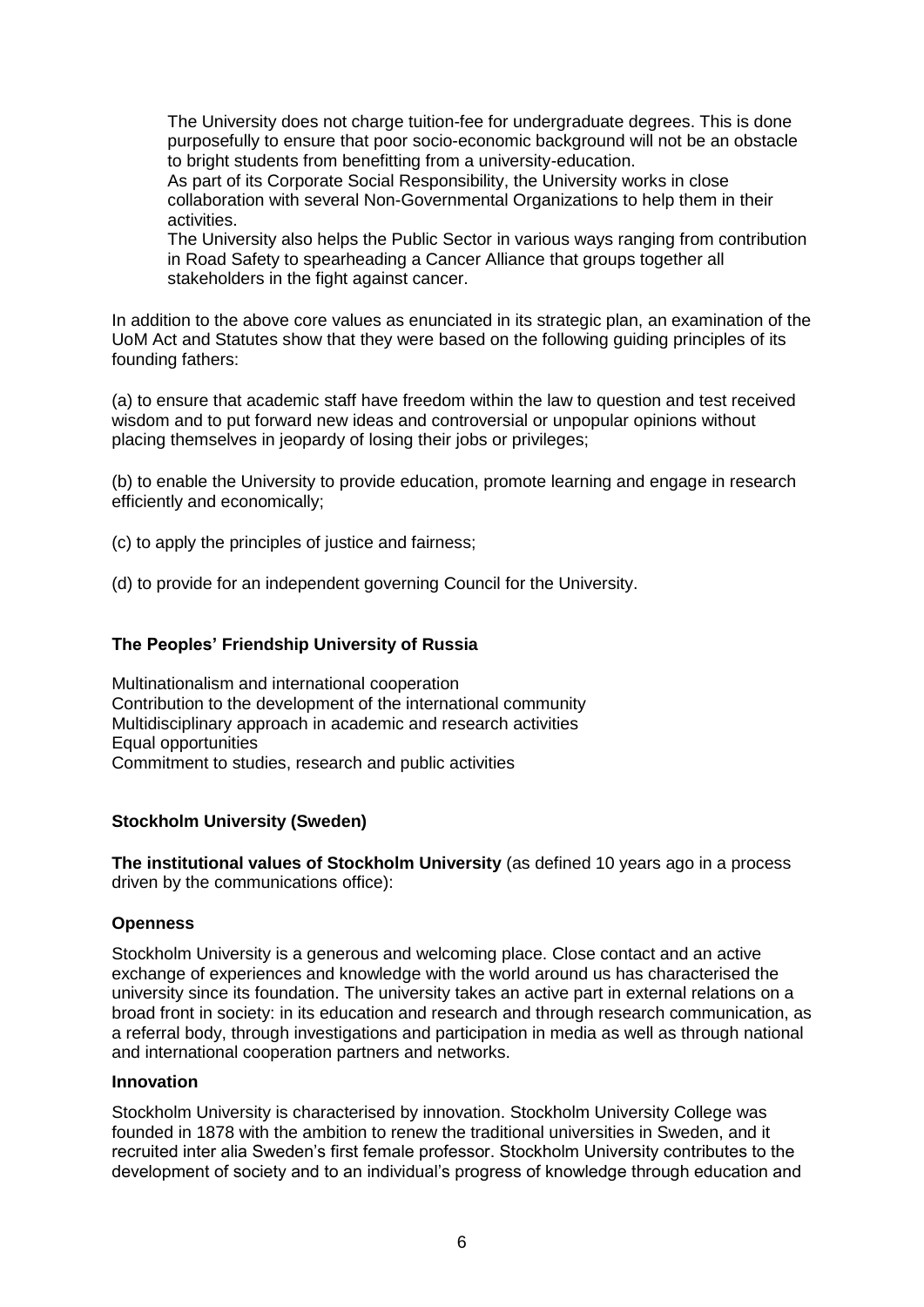research. The university acts, in cooperation with others, on the international frontline in the areas of human science and science.

### **Willingness to cross boundaries**

With a solid basis in traditional disciplines Stockholm University strives to develop broad and cross-boundary cooperation. The university's profile areas are in many cases department, faculty and area wide. Research centres and institutes span all these boundaries and contribute to the interdisciplinary profile of the university.

## **The University of Tasmania (Australia)**

### **Statement of Values**

Our values rest on a thousand year tradition of higher education and enduring foundations of shared purpose. We are a university: a diverse community that becomes more than the sum of its parts in its dedication to the stewardship of learning and knowledge, academic freedom, excellence and integrity. We continually evolve and transform to meet the challenges and opportunities that face us.

We are a Tasmanian institution. We work in a unique setting and actively partner with the communities in which we live, in support of a healthy, civil and sustainable society. At the same time, we are outwardly focussed and part of a global community, engaging with the rest of Australia and the world.

We subscribe to the fundamental values of honesty, integrity, responsibility, trust and trustworthiness, respect and self-respect, and fairness and justice that act as the basis for collective principled action. To guide the way we work together to achieve our University of Tasmania Vision and Mission, and building on the contributions of all who came before us, we bring these values to life by our individual and collective commitment to:

## *Creating and serving shared purpose*

We value the creation, expansion and dissemination of knowledge, and the promotion of continual learning. We are on a common journey to unlock and develop potential, foster talent and contribute to the life and work of our students, staff, alumni and wider society.

#### *Nurturing a vital and sustainable community*

We value the care, connection and energy that come from a community of many levels and dimensions. Keeping our community strong supports each of us to find our place, do excellent work and extend our capabilities. We enable and participate in authentic conversations that allow us to be agents of change and transformation.

## *Focusing on opportunity*

We value the creative possibilities that arise when people with skills, talents and innovative ideas come together and give each other the confidence to focus on opportunity.

## *Working from the strength diversity brings*

We value diversity and the strength, resilience and creativity that it brings. We harness its gifts. In supporting the contribution and well-being of all, we create a welcoming, caring and inclusive environment.